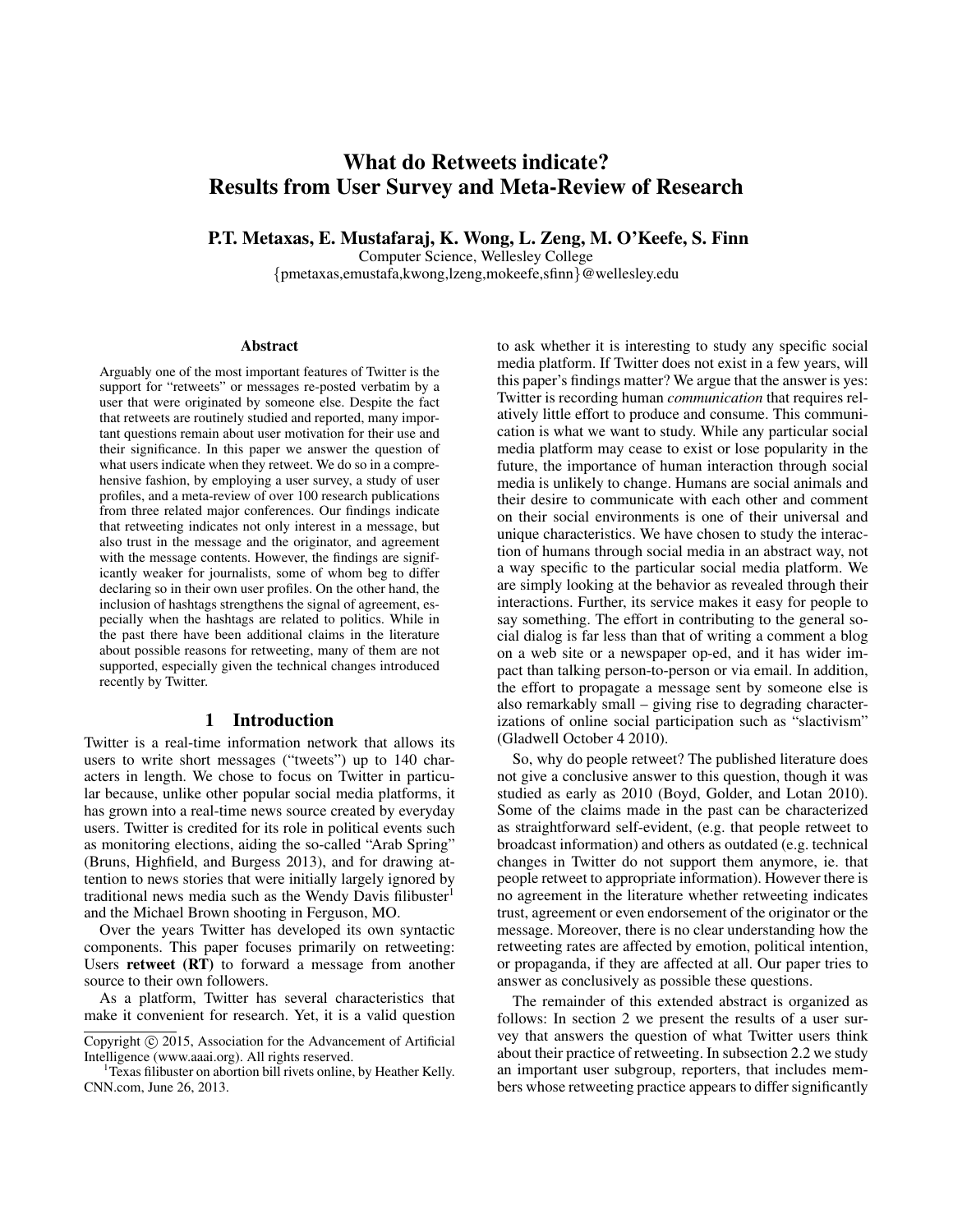from that of the general user. We also present an analysis of user profiles that include a disclaimer about retweeting not indicating endorsement. Section 3, truncated in this extended abstract, presents a meta-review of research papers from three major conferences. Finally, section 4 has our conclusions.

### 2 User Survey

In mid-July 2014, we conducted a survey asking Twitter users about various aspects of their retweeting behavior. The survey responses indicated that there is general consensus on several important factors that the majority of Twitter users consider when deciding whether or not to retweet a given message. However, we also found that there were also significant variations across subcategories of users, including differences across the responses from reporters and nonreporters, individuals interested in politics, users of different ages, and users who use Twitter with different levels of frequency.

We designed a comprehensive twenty-one item questionnaire (http://bit.ly/TwitterUsageSurvey) that asked participants about their retweeting behavior. Initial survey questions inquired about whether the participant had a Twitter account, and if so, for how long. Other questions relating to general Twitter usage included how often the participant uses Twitter, how often they tweet, why they use Twitter, how many followers they have, and how many accounts they follow. The survey also asked participants about what factors they find important when deciding whether or not to follow an account on a scale from 1 (not at all) to 5 (extremely).

After answering these questions, we asked participants to indicate how often they retweet, if at all. Only participants who responded that they are familiar with retweeting were led to a page of questions asking them about what factors, both about the message and the account, they consider important when choosing to retweet a post. In terms of the message, options were whether they find the message interesting, emotionally resonant, entertaining, something they endorse, something that they agree with, something their followers might find interesting, something formative or something they find trustworthy. In terms of the account, options were whether they find the account credible, a celebrity, someone they know personally, someone who shares their opinion, someone they support, or someone they trust. Both cases were multiple-choice ending with a write-in ("other") option. These questions were posed as statements on a likertscale from 1 (strongly disagree) to 5 (strongly agree). They were also asked about what is more important when they decide to retweet: the message, the account or both.

Additionally, participants who had reported retweeting in the past week were asked to recall certain features about one particular retweet of their choice. These additional questions were designed to demonstrate whether users' actual behavior is consistent with their overall impressions of their own behavior. The final questions captured basic demographic questions about the participants including age, selfdescribed ethnicity, gender and educational level.

## 2.1 Survey Results

We launched the study by utilizing our social links and reached directly audiences, primarily in academic and ethnic communities that we had social and professional links (Twitter, Facebook, Linkedin and email). Reflecting on the mode of launching our survey, the responders' sample  $(n=316)$ was highly educated, with 25.3% possessing a Bachelor's degree and an additional 43% a Master's Degree or higher. Of the responders, thirty-three (11.4%) identified themselves as bloggers, journalists, or reporters.

Our sample was representative of both males (43%) and females (54.4%), with 2.6% choosing not to disclose gender. In terms of ethnicity, we left it as an open-ended question and recorded participants responses as Caucasian/White (46%), Asian or Pacific Islander (11%), Black (3.8%), other (22%), and non-reporting (17%).

The age demographics of our data is consistent with Pew's report of Twitter users<sup>2</sup> on several respects. Reflecting the similar trend that younger individuals tend to be on social media platforms more than older ones, including Twitter, 38.6% of the participants report being under the age of 24, 25.9% between 25-34, 13.9% between 35-44, 12.3% between 45-54, and 9.2% over the age of 54. Additionally, our data captured users who use Twitter on average as 42.2% of participants use Twitter daily, 23.8% use it weekly, and 34% use it monthly or less. 55.7% have less than one hundred followers while 8% have over one thousand. 40% of participants provided their Twitter handle. Figure 1 summarizes some of our results about participants primary motivations for using Twitter and their retweeting behavior.



Figure 1: Summary of the results of our survey why people use Twitter (top), and how often do they retweet (bottom).

When it came to retweeting behavior, the majority of participants responded that they believed that *the message was*

<sup>&</sup>lt;sup>2</sup> Pew Research Internet Project: Social Networking Fact Sheet. Data from 2014.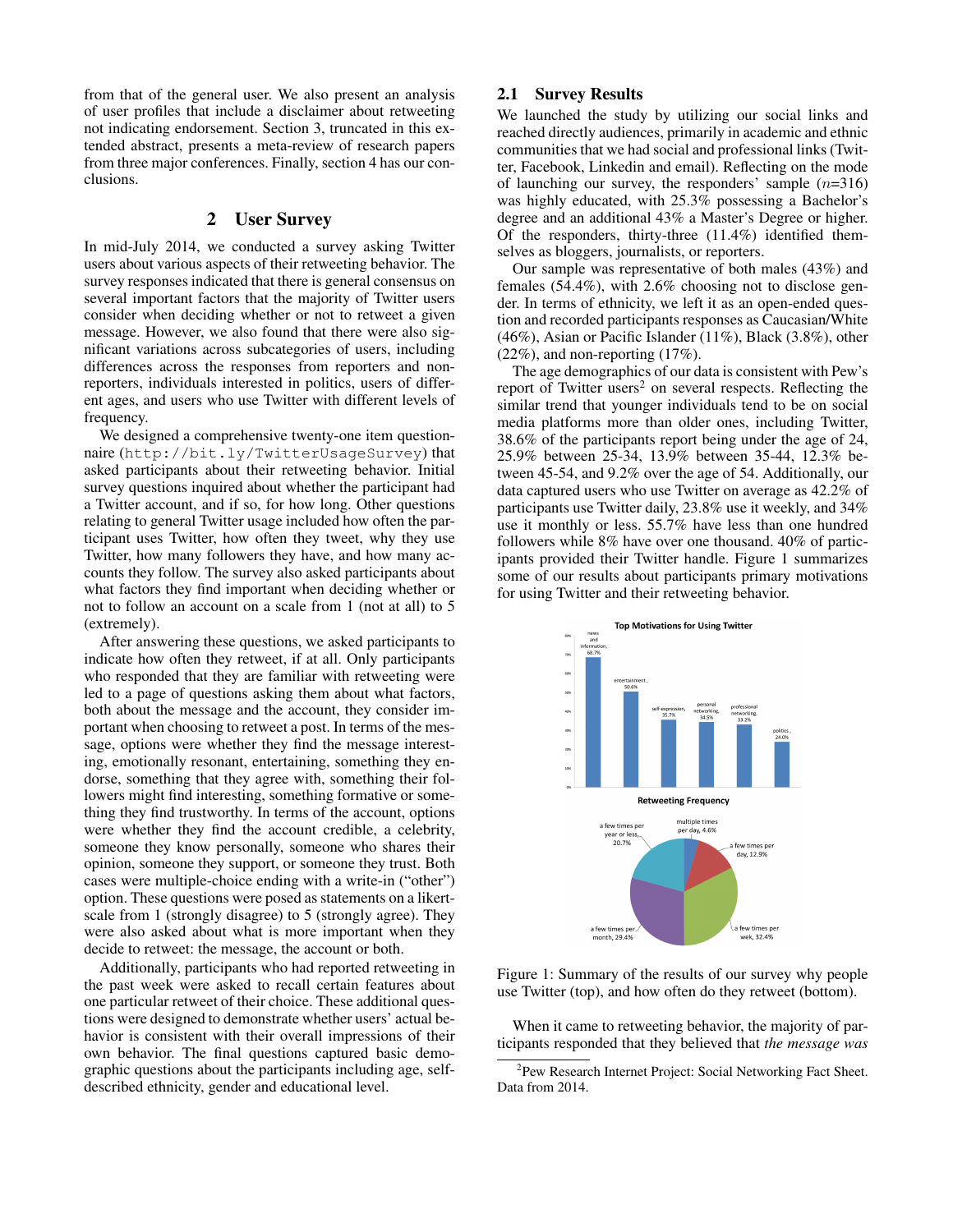*more important than the account* when choosing to retweet a post. That is, when choosing whether or not to retweet a tweet, they evaluated and put more significance on the textual content of the tweet than on the user who had written the tweeted. In fact, some users even reported to not pay attention to who tweeted the post in the first place.



Figure 2: (top) 94% of survey participants indicate that personal interest in a message is the primary reason for retweeting. Reasons that get very strong support (about 3/4 of users) are trustworthiness, informativeness and user agreement with a message. More than 2/3 of users also indicate as reasons to retweet curation (interest to their followers), message endorsement and entertaining nature of the message. Emotional resonance with the message was not viewed as an important reason. (bottom) Participants indicated that account credibility (76%) and trustworthiness (59%) are the most important factors about the account when deciding to retweet a post. Sharing opinion with and support of the originator were not viewed as important reasons, especially for reporters. Little or no support has personal knowledge of the originator and whether the originator was a celebrity.

Participants provided consistent responses when responding to survey questions that asked about various factors they considered important about a given message when choosing whether or not to retweet it. The majority of participants indicated that factors such as how interesting the message is to themselves as well as their followers are important. They also cited trustworthiness, informativeness, and whether they agree with the given message as other factors that were important (see Fig. 2, top).

Some of the initial insights that we found helped guide our further exploration of the data that was collected. We found that the majority of participants tended to retweet posts from accounts that they follow (vs, accounts that they do not follow) and therefore it is important to understand why they choose to follow certain accounts in the first place.

Consistent with the hypothesis that users care about credibility and personal interest when navigating through social media platforms for information, responses to the survey indicated that specific factors including "shares my interest" and "trustworthiness" were most commonly cited as important factors to consider when choosing whether or not to retweet a given account (see Fig. 2, bottom). Meanwhile, factors such as "celebrity" and "entertainment" were not rated as important in Twitter users' decision-making process. Additionally, there were other factors that yielded responses similar to that of "shares my opinion" where there was no strong opinion. The participants' responses were recorded from a likert-scale from 1 (strongly disagree) to 5 (strongly agree) to "agree," "neither", and "disagree."

Reflecting the amount of emphasis the participants reported placing on the account as opposed to the message, results regarding what qualities about an account are important to consider when choosing to retweet a message indicated less agreement and certainty. The criterion that seemed most important overall was that the account is "credible." Our survey did not ask about how they judge whether or not an account is credible and whether or not that is truly the case. However, this suggests that Twitter users do care about whether or not a given account appears trustworthy.

On the disclaimer "Retweeting does not mean endorsement" In light of the previous findings, of particular interest is the statement encountered in certain Twitter users' profile summary that retweeting does not mean endorsement or agreement. It seems that this statement contradicts the findings presented in this section, so we examined it in greater depth. There are relatively few users who include such statement. Using the Twitter Search interface for the terms "RT, endorsement" we found 384 accounts containing both of these terms. An exhaustive categorization of these account showed that 197 (52.7%) of them belong to people in the Media (reporters, journalists, media producers) including 11 bloggers, 99 (26.5%) to politicians, 43 (11.5%) to non-media related companies, 24 (6.4%) to people who list politics in their interests, and 9 (2.4%) to academicians. The remaining 0.5% of accounts were from people stating that their RT is, in fact, endorsement.

We then tried to collect a comprehensive sample of such profile statements. Using the Twitter API we collected all the user profiles that make a statement along these lines. In fact we found that the terms "retweet", "RT" co-occur with the terms "agreement" or "endorsement" in 2,585 profiles. We randomly sampled uniformly 10% of them and found that media-related accounts comprised 52.65% and 12.65% to politicians. There is an over-representation of journalists, reporters and media producers who include this disclaimer